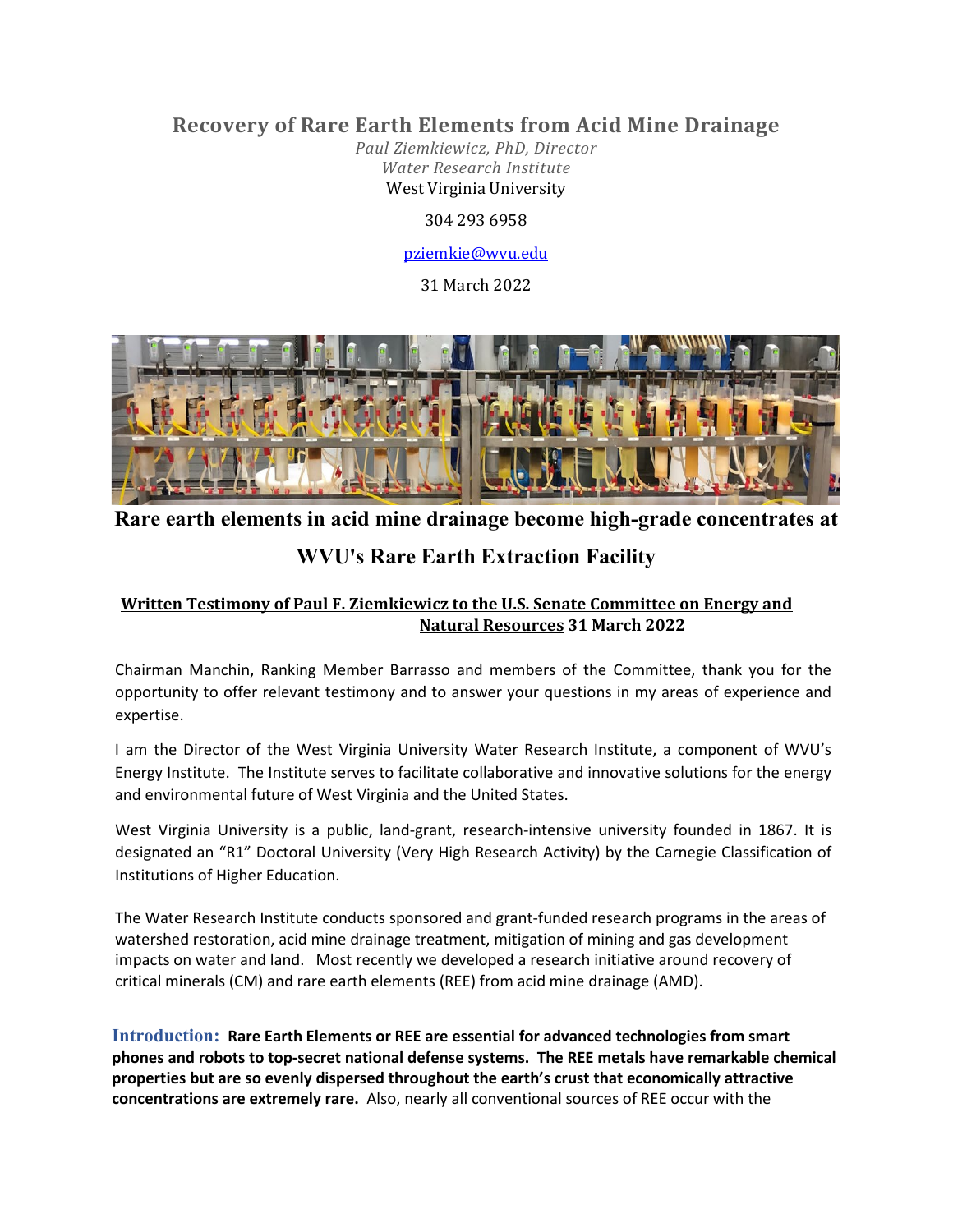radioactive elements thorium and uranium and they are concentrated by the same processes used to release REE from their host minerals. **The result is commonly a mildly radioactive tailings stream that must be managed in perpetuity. As a result, the U.S. imports nearly all its rare earth elements from China, which supplies about 89 percent of the world's rare earth needs**. India and Russia provide most of the balance of these strategically important materials. **However, researchers at West Virginia University found that treating one of the biggest sources of pollution in the United States, acid mine drainage or AMD is a rich source of rare earth elements, or REEs (figure 1) without the problems of radioactive tailings or additional mine waste.**

**The U.S. has one operating REE mine, at Mountain Pass, CA. It ships its REE concentrate to China for refining to metal where companies often use it to manufacture advanced electronic products for export.** With no domestic supply chain, the U.S. is vulnerable to interruptions in the international



*Figure 1. Typical AMD sludge settlement cells at a Pennsylvania coal mine. The orange material in the foreground is enriched with rare earth elements. After the metals precipitate, the clear water in the far cells is discharged via a regulated discharge point.*

market. To address this issue, the U.S. Department of Energy's National Energy Technology Laboratory, in 2015, solicited ideas across the U.S. for extracting rare earth elements from coal and related byproducts. Our research team at West Virginia University, was awarded the first of nine grants in early 2016 to study the potential of extracting rare earth elements from AMD.

AMD forms when pyritic waste rock from coal mines is exposed to air. This acid then leaches rare earth metals out of the rock. We then recover the concentrates and refine them into marketable products. Recovery of value from AMD will also help stimulate AMD treatment at abandoned mines and allow operators to offset treatment costs.

**We found that REE concentrations in AMD treatment solids exceed many of the world's best commercial deposits. And, whereas most conventional rare earth deposits are encased in hard rock and located in remote wilderness, AMD sludge is** 

**already extracted from the host rock and easily accessible, resulting in modest processing costs. In the near future the AMD treatment systems at both operating and former mine sites could be managed as rare earth production facilities.**

The WVU researchers evaluated the reserves at 140 acid mine drainage treatment sites throughout West Virginia, Pennsylvania, and Ohio. We are also developing commercially viable refining methods. If successful, the project could lead to economic diversification and new economic development opportunities for Appalachia's coal towns. While the coal market may fluctuate over time, acid mine drainage is constant. Long after mining is done, the mines still generate AMD and REE. Some of the richest AMD comes from sites where mining ceased 30 years ago. Our strategy involves extracting a REE concentrate from AMD at the mine for refining at a central facility. This involves treatment of the AMD for compliance with regulatory requirements while leaving the bulk of the waste stream for disposal at the mine under its currently permitted conditions. **We've also started to look at acid mine drainage in other states, including western states with AMD from hardrock mining – and early results show that our work could benefit those states as well.**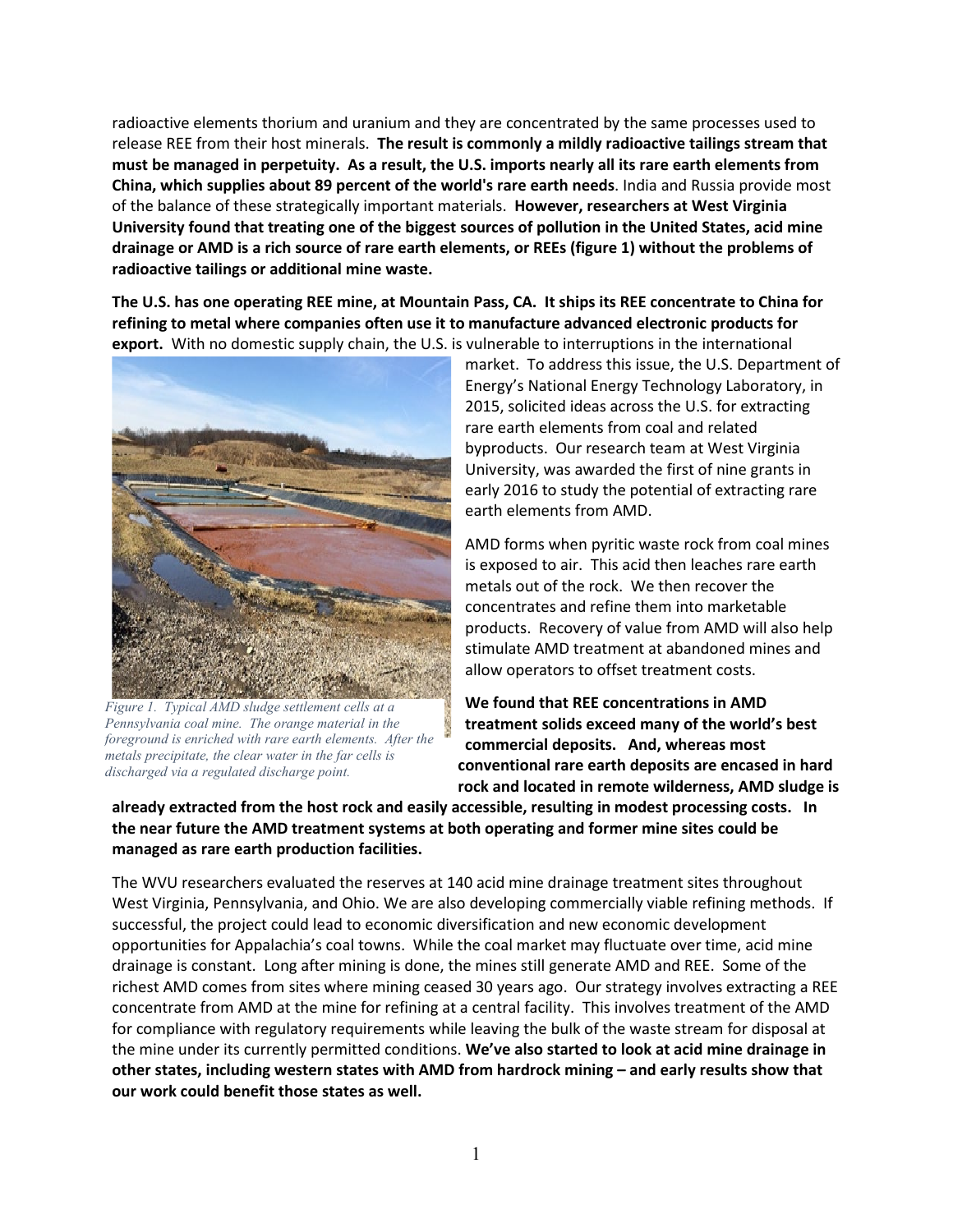We have integrated our recovery method with acid mine drainage treatment so that our two main products are valuable mineral concentrates and clean water. The process takes all the metals out of the water so efficient recovery of the rare earths is not possible without treating the mine water to compliance with the Clean Water Act. The concentrates would then be shipped from the AMD treatment units to a central refinery for processing into market-ready metals.

We still need to fully demonstrate the technology and build a domestic refinery but once completed and operated, we will have a market for rare earths and production could begin almost immediately with modest investments at the mine site. Compare this to trying to startup a new rare earth mine. A potential developer would need to spend a great deal of money and time proving the reserve and acquiring permits to operate. That can take five to 10 years.

**We (West Virginia University and our colleagues at Virginia Tech) pioneered the idea of using acid mine drainage as feedstock and we've developed a process for economically recovering the rare earths and critical materials in an environmentally-benign way.** No additional mining is needed, and the process does not produce radioactive byproducts like most conventional rare earth mines. Also, acid mine drainage provides the rare earths in a form that is easily recovered, requiring no rock grinding nor

intensive processing. As a result, our carbon footprint is about one half as much as a conventional mining and milling operation.

To make this a commercial reality, WVU is partnering not only with USDOE/NETL but also members of the coal industry, Rockwell Automation, Inc., TenCate Corp. and WVDEP. The support received has been tremendous. **Success will turn an environmental liability into become an economic opportunity while cleaning up the environment.**

Rare earths and critical materials are the building blocks of advanced technologies. Without a domestic supply chain, we will lose the ability to sustain commercial and defense related industries. At that point, we will be at the mercy of foreign powers.

**Program Status: Our approach** takes advantage of autogenous processes that occur in coal mines and associated tailings which liberate then concentrate REEs. **In** 



*Figure 2. AMD contains a high proportion of the valuable critical and heavy rare earth elements (HREE). Together they comprise about 60% of the total rare earths in Appalachian acid mine drainage.*

**addition, we've found that AMD feedstock yields a favorable mix of valuable heavy and critical REE relative to many REE projects (figure 2).** It is important to note that the Mountain Pass REE mine in California and China's largest REE mine at Bayan Obo, both produce largely light REEs while China's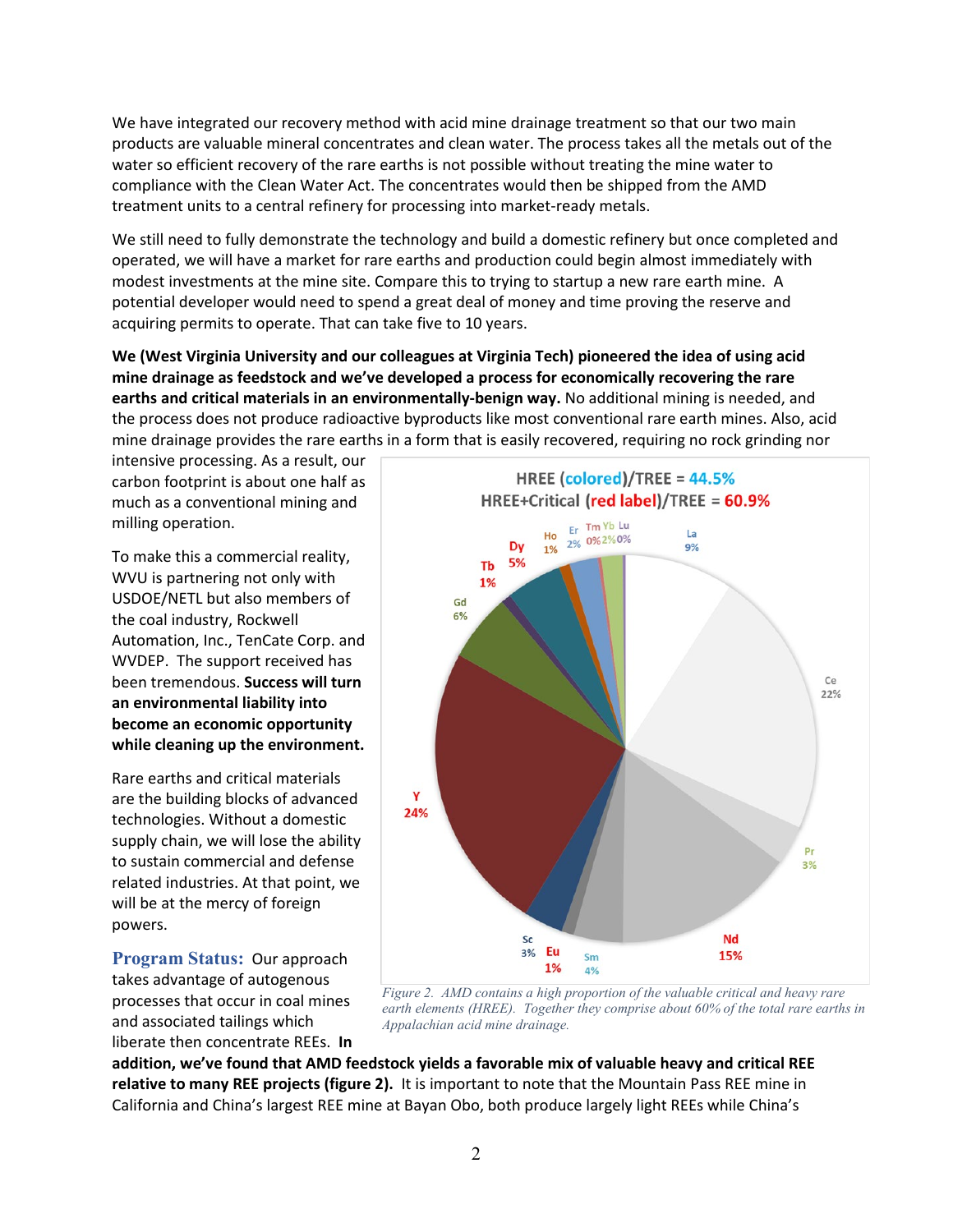

heavy REE supply is said to be depleting rapidly (figure 3). REE sourced from coal AMD is nonradioactive, unlike conventional, hardrock sources. A typical, recent sample of our concentrate contained 62% REE oxide with only 0.01% uranium + thorium.

*Figure 3. Bastnasite ores are mined at Mountain Pass CA and China's largest REE mine at Bayan Obo (left), they contain less than 12% heavy REE. Nearly all of China's heavy REE come from their laterite deposits (right) which contain about 50% heavy REE.*

**A recent techno-economic analysis found that REE extraction from AMD feedstock is economically attractive with a refining facility projected to generate positive cash flow within five years. In 2021 we**



*Figure 4. High-grade rare earth concentrate produced by the WVU research team.*

**and the West Virginia Department of Environmental Protection began construction of a full scale plant to demonstrate continuous of an integrated AMD treatment plant that will recover high grade (90%+) mixed REE oxide concentrate.** Rockwell Automation is providing technical expertise as well as its sensor and control technology to accelerate market readiness. TenCate Corp. is providing filtration media to capture and dewater concentrates prior to shipment.

Thus far, we have produced pre-concentrates from acid mine drainage with 5% REE. Using hydrometallurgical methods at the bench scale, we produced a concentrate with 95% Rare Earth Oxides from AMD treatment sludge (figure 4).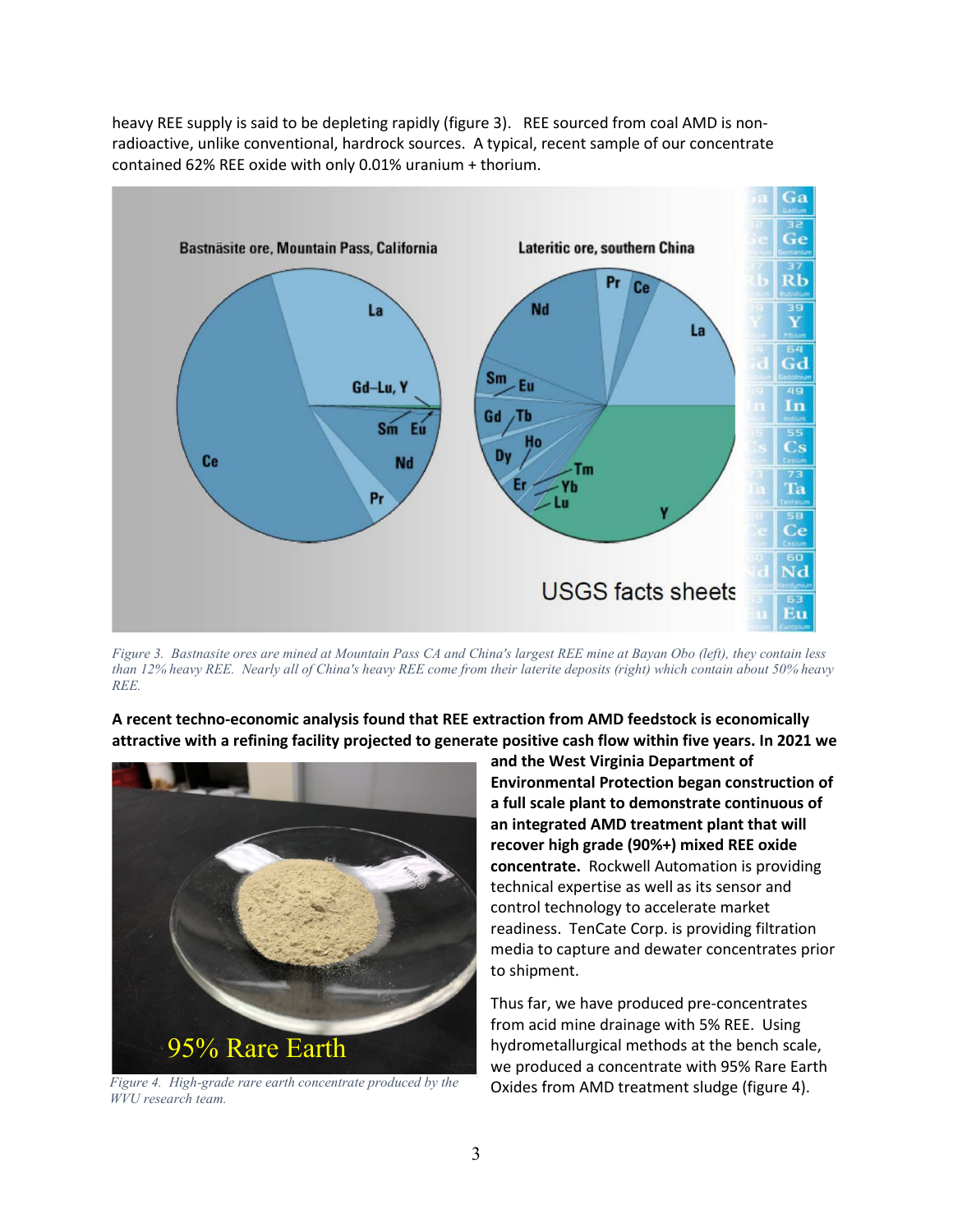**Next steps will involve a pilot plant and scaleup of our REE oxide technology to commercialization. Success will support the base of a domestic supply chain but that is only the start of a broader need to stimulate refining to REE metal and transitioning of domestic REE users to domestic supplies.** 

**Growth Strategy.** AMD is unlikely to supply all domestic REE/CM needs. It would, however, allow rapid development of a domestic supply and processing industry. While conventional mines might require 5 to 10 years and hundreds of millions of dollars for exploration, permitting and infrastructure development, **the AMD strategy could be initiated almost immediately at operating, already permitted sites. High-value, AMD derived feedstock would sustain a profitable, national refinery that could accept suitable feedstock from other sources and, thus grow organically as the supply side of the industry comes on line in future years.** This would support technical advancement and, in conjunction with U.S. mining schools, re-establish our former dominance in the field of rare earth mineral processing. Ultimately, we anticipate a resilient supply chain with multiple feedstock sources from waste recovery such as AMD and other mineral processing byproducts to greenfield mines. Further, resilience at the downstream, processing end of the supply chain will create a robust domestic industry that will be resistant to foreign interference.

#### **Additional Matters:**

**The Bipartisan Infrastructure Law support for AMD remediation has the potential to restore whole watersheds by installing centralized treatment plants that treat AMD from both AMLs and post 1977 bond forfeitures. These central plants could also recover rare earths and critical materials on a large scale. However, AMLs and bond forfeiture sites are often subject to different and inconsistent regulatory compliance regimes.** In order to jointly manage AMD loadings to these watersheds, unified policy guidance is needed to define common regulatory compliance endpoints. This would, for example, bring watershed treatment entirely under the Total Maximum Daily Load reduction plans under the Clean Water Act.

### Also, **AMD treatment facilities require long term maintenance. Policy guidance allowing states to set aside a portion of their BIL/AML funds for long term maintenance and operations would be extremely helpful.**

Finally, the Nation's mining schools have suffered from declining enrolment as the conventional mining and mineral processing industries have contracted. Processing unconventional feedstocks for REE/CM recovery will require new, specialized skills for designing and operating domestic processing facilities and to re-grow U.S. dominance in this critical field.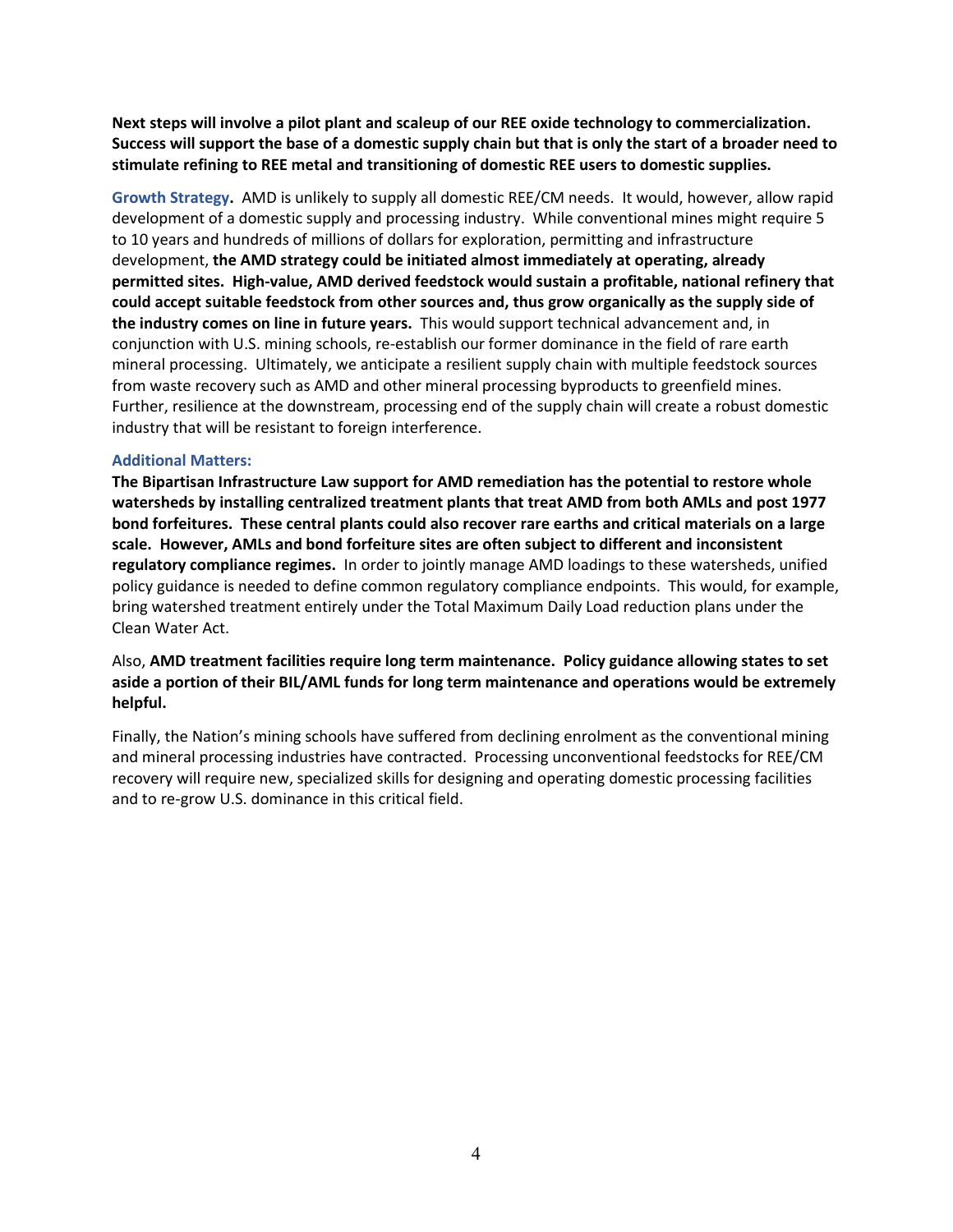## APPENDIX: Supplemental Information

#### Introduction:

Rare Earth Elements and Critical Materials (REE/CM) are needed to support domestic manufacturing of advanced technology needed for industrial and defense production. Without them the U.S. is almost entirely dependent on China for not only REE/CM but strategically important, manufactured products. In order to rebuild a domestic supply chain, the USDOE began, in 2016 to explore domestic feedstocks derived from coal and coal related waste products to create an environmentally benign, domestic supply of REE/CM. With USDOE support, the Water Research Institute at West Virginia University has successfully advanced the extraction of REE/CM from acid mine drainage (AMD). Its extraction has proven economically advantageous, it yields the high demand heavy REEs and the critical materials cobalt, nickel and manganese. The program is now building, in conjunction with the WV Department of Environmental Protection, an integrated AMD treatment/REE/CM recovery pilot plant near Mt. Storm WV to demonstrate that technology. The next step would be construction of a regional/national concentrator and refinery. A conceptual study was completed for USDOE in December 2020. It was approved and a detailed feasibility study was completed in November 2021. It includes a refinery to be completed in West Virginia that would process approximately 400 tons of REE/CM annually. The conceptual study indicates highly favorable economics estimating a profit of \$10/kg of production. The base capital cost estimate is \$105. However, this would be a first of its kind facility and the technology, while demonstrated in a continuous pilot plant has not been scaled and operated in large-scale fully automated mode. To accommodate that uncertainty, an additional \$35M contingency is included, totaling \$140M. This may be needed to allow adjustments as the facility ramps up to full scale, commercial production. The following analysis draws from the executive summary of our USDOE funded conceptual study.

### 1. Business Case

### 1.1. Market Scenario

Coal Based Resources. Acid mine drainage (AMD) is produced in vast quantities at both abandoned and current coal and hard rock mines. It forms when pyritic rock is exposed to oxidizing conditions and produces sulfuric acid. AMD forms when the accompanying rock units lack sufficient neutralizing minerals such as calcite. The resulting acids leach a complex suite of metal ions, which often pollute receiving streams or groundwater. Typical AMD treatment uses acid neutralization, mechanical oxidation and metal hydroxide precipitation to achieve compliance discharge levels of Fe, Al, Mn and other pollutants<sup>[i](#page-9-0)</sup>.

Feedstock Reserves. Many of the coal seams in the Northern and Central Appalachian Coal Basin (N/CAPP) produce AMD. Its steady production of rare earth elements (REE) in soluble form presents an attractive feedstock capable of yielding a minimum 365 metric tons per year (tpy) of REE oxide (REO). Also, in coal AMD the ratio of cobalt, a critical mineral (CM) CoO:REO is roughly 1.12:1.

AMD discharges range from tens to thousands of gpm over a broad pH range and are an ongoing source of REE/CM  $\text{ii} \text{iii}$  $\text{ii} \text{iii}$  $\text{ii} \text{iii}$ . Thus, they represent a continuous flux versus a static in-place reserve. REE, cobalt, discharge rate and thus load (mass/unit time) were determined under USDOE project DE FE0026444 at 140 AMD treatment sites across the N/CAPP. Representing a small fraction of the total AMD generated in the basin, the study identified pH as the most important single correlate with REE. It occurs within two distributions: one above and the other below pH 5. Owing to the acid solubility of REE-containing materials, discharges above pH 5 contained insignificant REE while those below pH 5 were significantly enriched. Within the lower pH range, REE concentration was independent ( $R^2 = 0.0529$ ) of pH allowing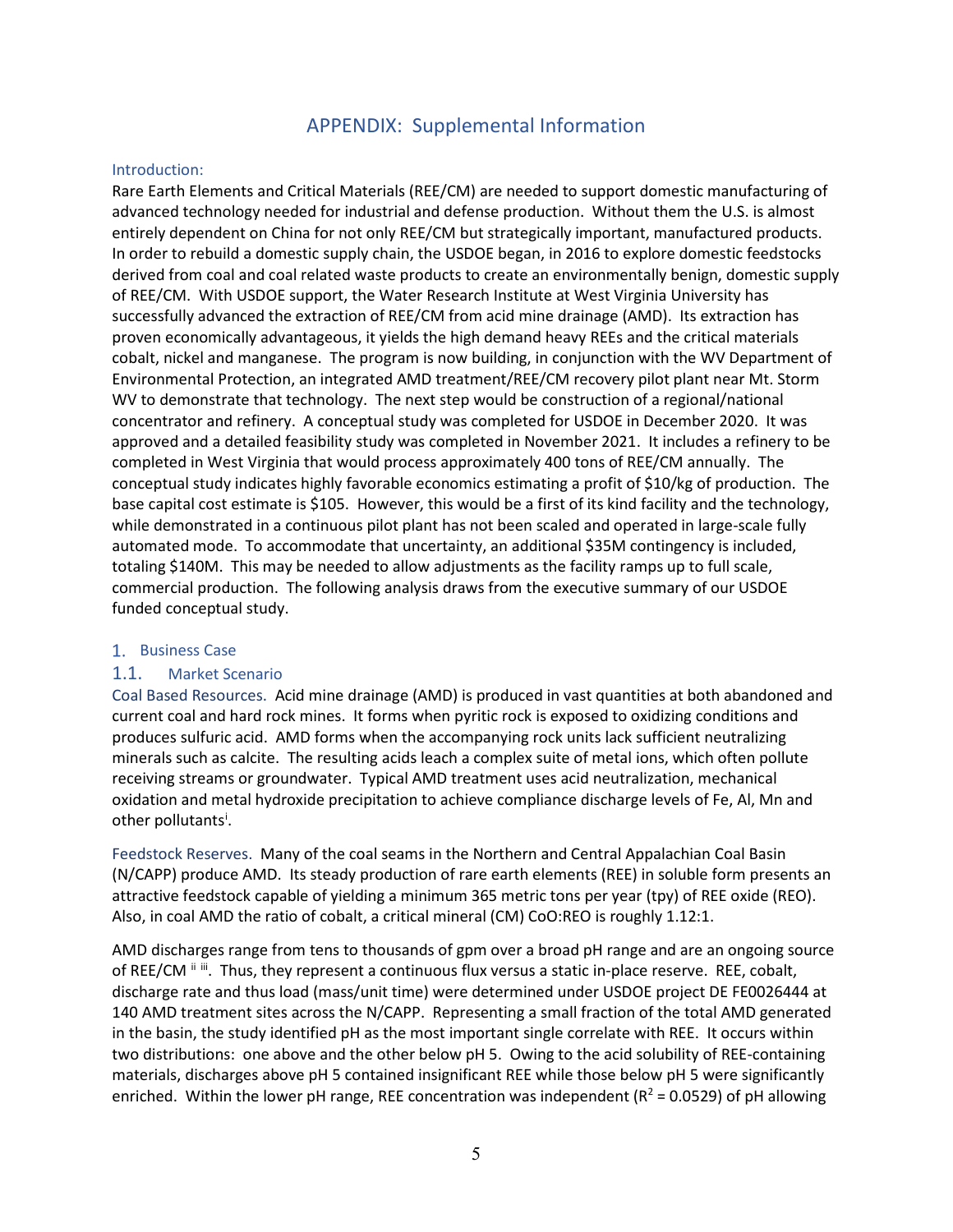use of the mean value (368 µg/L, 95% Confidence Interval = 49.7). These results informed a model that predicts REE yield based on pH as a quantitative variable and flow as a continuous variable. The model was applied to a large dataset consisting of state and in-house records. Ultimately, over 1,200 discharges with pH<5 were evaluated, while sites with pH>5 were discarded. The resulting cumulative load analysis indicated that REO recovery from 276 N/CAPP discharges would be required to generate 365 tpy. If CoO was included, yield would increase to 885 t REO/CM per year.

Business Case. Our Business Case includes both N/CAPP AMD as well as AMD from the Berkeley Pit copper mine in Butte MT. The latter site consists of two large discharges and was sampled directly to determine the REE content. Table 1 summarizes the projected resource base given these analyses. It is clear that coal AMD represents a distributed resource base, containing thousands of potential albeit, low-yielding, sites. Our reserve analysis

*Table 1. Number of treatment sites in the N/CAPP and the Berkeley Pit needed to yield 817 and 68 tpy REO/CM respectively.*

|                     | N/CAPP  | Berkeley Pit | Total   |
|---------------------|---------|--------------|---------|
| # treatment sites   | 276     |              | 777     |
| Water treated (gpm) | 360,000 | 9,500        | 369,500 |
| TREO Yield (tpy)    | 365     | 50           | 415     |
| TREO/CM Yield (tpy) | 452     | 18           | 470     |
| Total (tpy)         | 817     | 68           | 885     |

arbitrarily includes only enough sites to produce 365 tpy per the USDOE's requirements. Nonetheless, adding additional sites within our database would bring the total production to over 800 tpy. In the next year we will demonstrate recovery methods suitable for small, remote sites that operate passively while producing a pre-concentrate suitable for central processing. On the other hand, large, discharges such as the Berkeley Pit alone would generate 50 tpy of total REE Oxides (TREO) and an additional 18 tpy cobalt. There are perhaps a dozen large metal mine discharge sites like the Berkeley Pit in the U.S. Collection of feedstock from these sources will provide the volumes needed to profitably sustain a small capacity domestic AMD-based REE/CM supply chain.

Feedstock Characterization. While TREO concentrations in Berkeley Pit AMD were nearly 10x higher than that in the N/CAPP (4,289 vs. 462 µg/L, both had similar REE chemistries (Figure 2) Both contain about 45% heavy REE. This finding suggests that downstream processing and refining methods such as those currently being developed by the project team would be suitable for either feedstock.

Rare Earth Element Pricing. Pricing for the project is presented in Appendix A. Baseline prices supplied by USDOE have been adjusted for specific products. For metal powders, the adjustment factor of 113.6% was established based on a February 2020 confidential market study update by T. Larochelle commissioned by Hela Novel Metals. For mixed rare earth oxide concentrates, basket pricing was derived from individual oxides pricing adjusted using a discount factor of 35% to account for separation costs.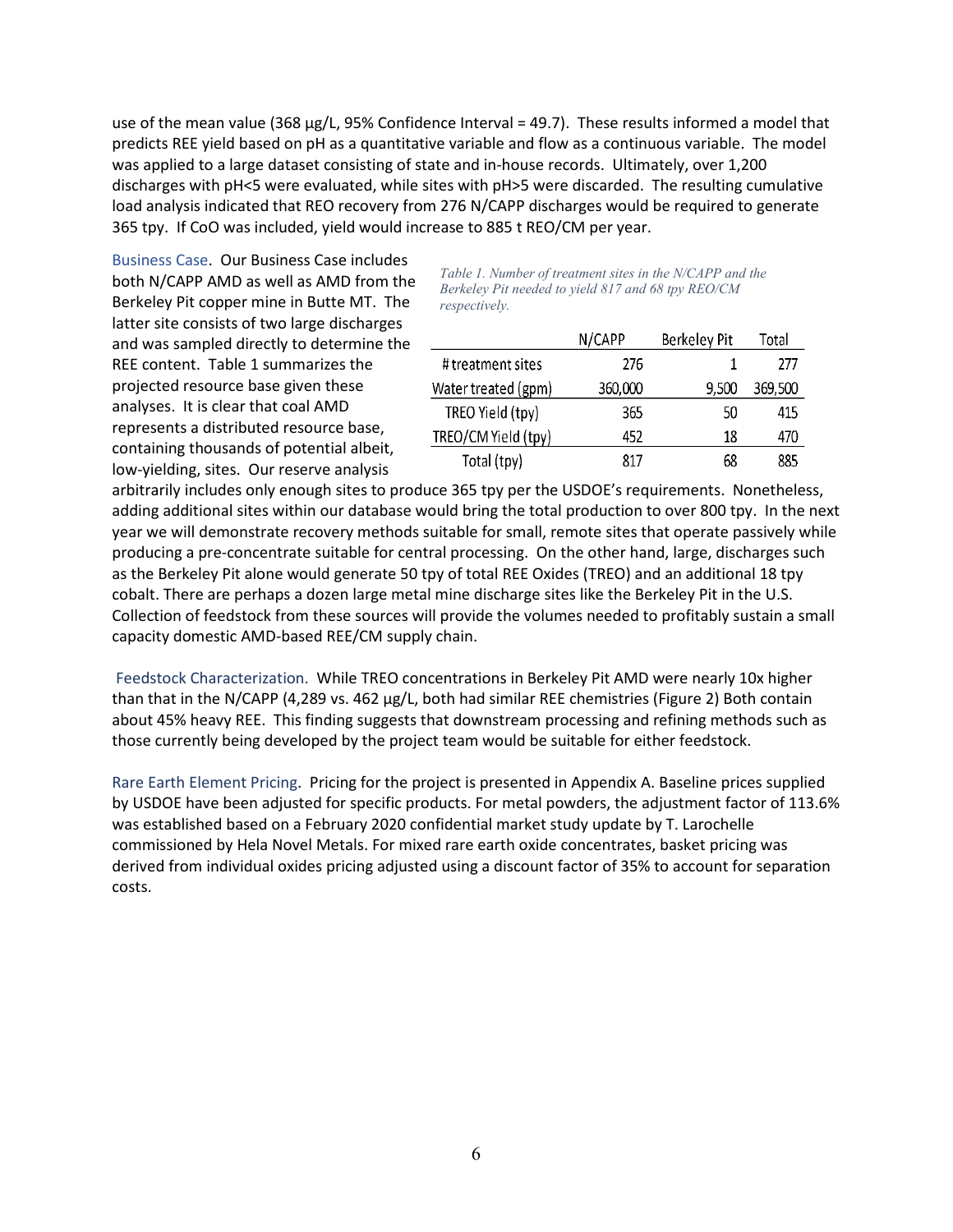

*Figure 2. Distribution of REE in coal and copper mine AMD. The coal results represent 140 samples from northern and central Appalachian mines. The copper AMD represents two samples from the Berkeley Pit, Butte MT. Red labels represent critical REEs.*

Permitting. AMD treatment plants are routinely permitted under the Federal Clean Water Act. Coal AMD wastes are non-hazardous and generally disposed on site as a condition of the mining permit. AMD treatment wastes from hardrock mines will require site specific characterization. Mineral Rights Engagement. A legal assessment of AMD/REE/CM mineral rights was undertaken in an earlier USDOE project DE FE0026937. It concluded that, in the event that mineral rights and AMD treatment liabilities are under a single entity, the operator of the AMD plant would have control of the REE/CM resource. Otherwise, the mineral rights owner and the operator of the AMD treatment/REE/CM recovery operation would jointly agree on a mineral royalty or exchange of REE/CM marketing rights for assumption or AMD treatment liability.

Waste Treatment Costs. The bulk of liquid and solid wastes would be treated and disposed of at the AMD treatment site. Solid waste would be identical to AMD treatment solids without the REE/CM component. The bulk of solid wastes would be incorporated into the currently permitted disposal system at each AMD treatment site. Likewise, aqueous discharges would consist of treated AMD discharge which would meet the site's discharge limits under its Section 402, Clean Water Act permit. Thus, additional waste disposal costs would be negligible. This strategy would also apply to a centralized processing facility that would, most likely, be located at an existing, permitted AMD treatment facility. Fortunately, coal AMD contains low, essentially background levels of Th and U, negating any issues associated with radioactivity.

## 1.2. Rare Earth Industry Overview

Rare Earth Industry Overview. The Peoples Republic of China (PRC) has successfully consolidated the rare earth industry in vertically integrated conglomerates. As such, intermediate products such as mixed-oxide concentrates are not available for purchase by companies outside these vertically integrated conglomerates, and to a greater extent, non-Chinese companies. Major non-Chinese refiners and consumers of rare earth products, such as Solvay Rhodia and Shin-Etsu, are all involved with Chinese companies, having operations in China to secure their supply chain. The vast majority of rare earth element end users are now also located in China. After the market shock of 2010 when China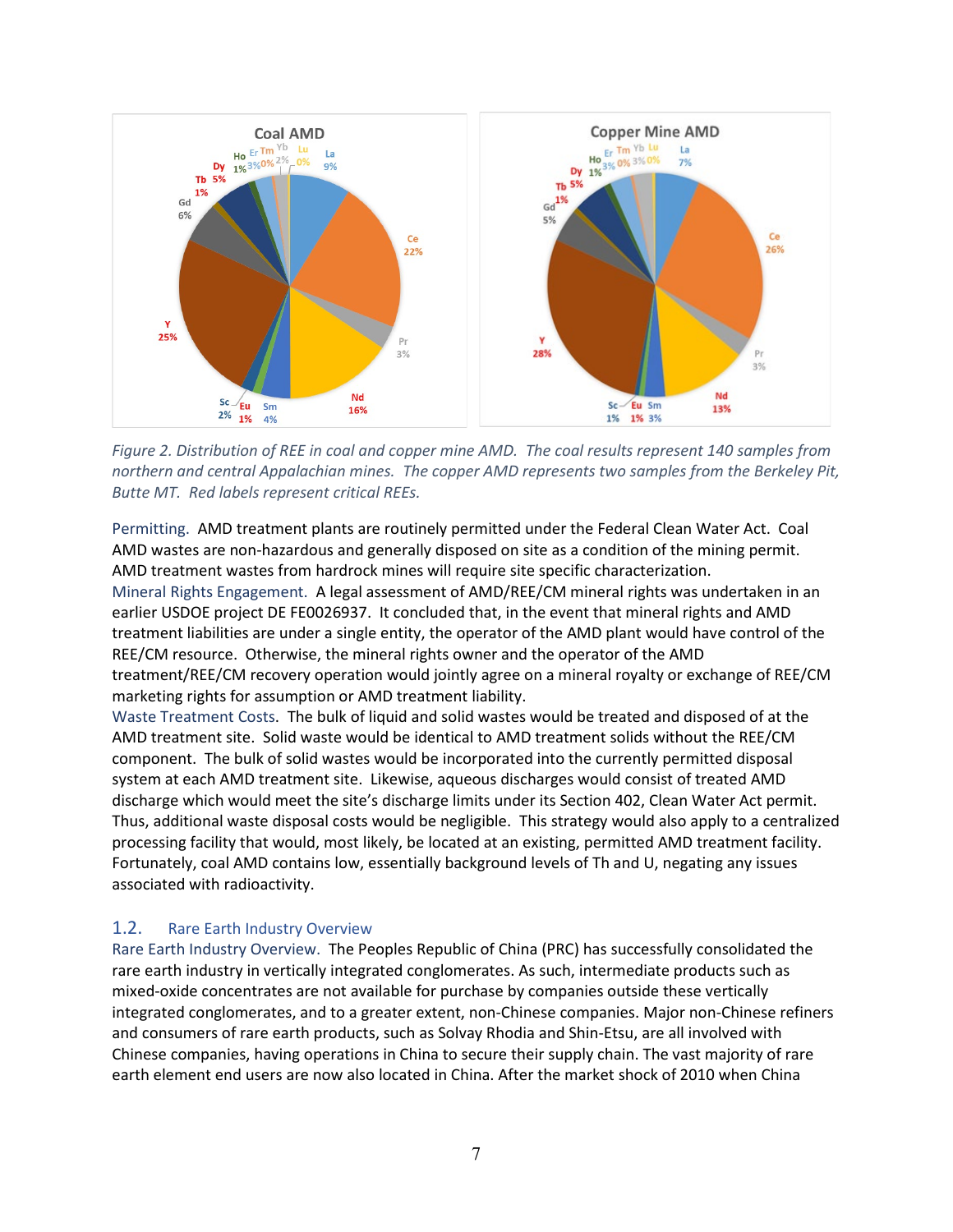dramatically decreased its exports and prices outside China many end users that had operations outside of China relocated to China.

The U.S. has only one REE producer, the Mountain Pass mining and concentration facility in California. It currently ships all of its mineral concentrate to China for refining and manufacturing. A few projects have been advanced to join Mountain Pass as a potential domestic source of rare earth elements, but none has yet advanced to production. Of these few dedicated rare earth companies, UCore and Rare Element Resources have shown the greatest potential to date.

Market Advantage of the Concept. The proposed conceptual supply chain addresses many of the entrance barriers in the market by integrating a low-cost supply source, a separation facility and a metals production facility using a combination of state of the art technology with innovative technology. This novel approach will allow for the production of a suite of products with a domestic market as opposed to foreign markets for mixed-oxides and separated oxide materials. The proposed, conceptual supply chain also minimizes the time and barriers to production since the feedstock is already available at permitted sites minimizing exploration and investment uncertainty. AMD is treated at sites that already have the required power, transportation and workforce infrastructure. Lastly, AMD-based REE/CM occurs in aqueous form, minimizing processing plant capital requirements.

### 1.3. Risk Identification and Mitigation

The most important risk to the project is related to the capability of the project team to finance the project throughout the design, construction and startup phases i.e. until production has been qualified with enough downstream purchasers. Many critical mineral extraction and refining projects fail at the financing stage, often for non-technical considerations.

A second but related risk is the predatory commercial practices of the PRC, which controls the world REE industry. A typical strategy is to flood the market and artificially lower prices until all foreign competitors are out of business or have been acquired by Chinese interests before raising prices and profiting from their dominant position. As an initially minor player, the proposed supply chain will need to secure outlets for its products in an opaque market. Without government support, any small-scale entrant will be at a significant disadvantage compared to established producers. To address this risk, the study team has considered the potential for future feedstock diversification in the process design.

| <b>Rare Earth Elements and Cobalt Product Pricing</b> |              |       |               |             |       |               |  |  |
|-------------------------------------------------------|--------------|-------|---------------|-------------|-------|---------------|--|--|
| <b>Element</b>                                        | <b>Metal</b> |       | <b>Source</b> |             | Oxide | <b>Source</b> |  |  |
| La                                                    |              |       |               | 2.00        |       |               |  |  |
| Ce                                                    |              |       |               | 2.00        |       |               |  |  |
| MischMetal                                            | \$<br>20.45  |       | 1.1           |             |       |               |  |  |
| Pr                                                    |              |       |               | ς<br>50.00  |       |               |  |  |
| Nd                                                    |              |       |               | \$<br>42.00 |       |               |  |  |
| Nd/Pr                                                 | \$           | 69.65 | 1.1           |             |       |               |  |  |
| Sm                                                    |              | 18.40 | ς             |             | 1.75  |               |  |  |

#### **Appendix A-1: Estimates and Pricing**